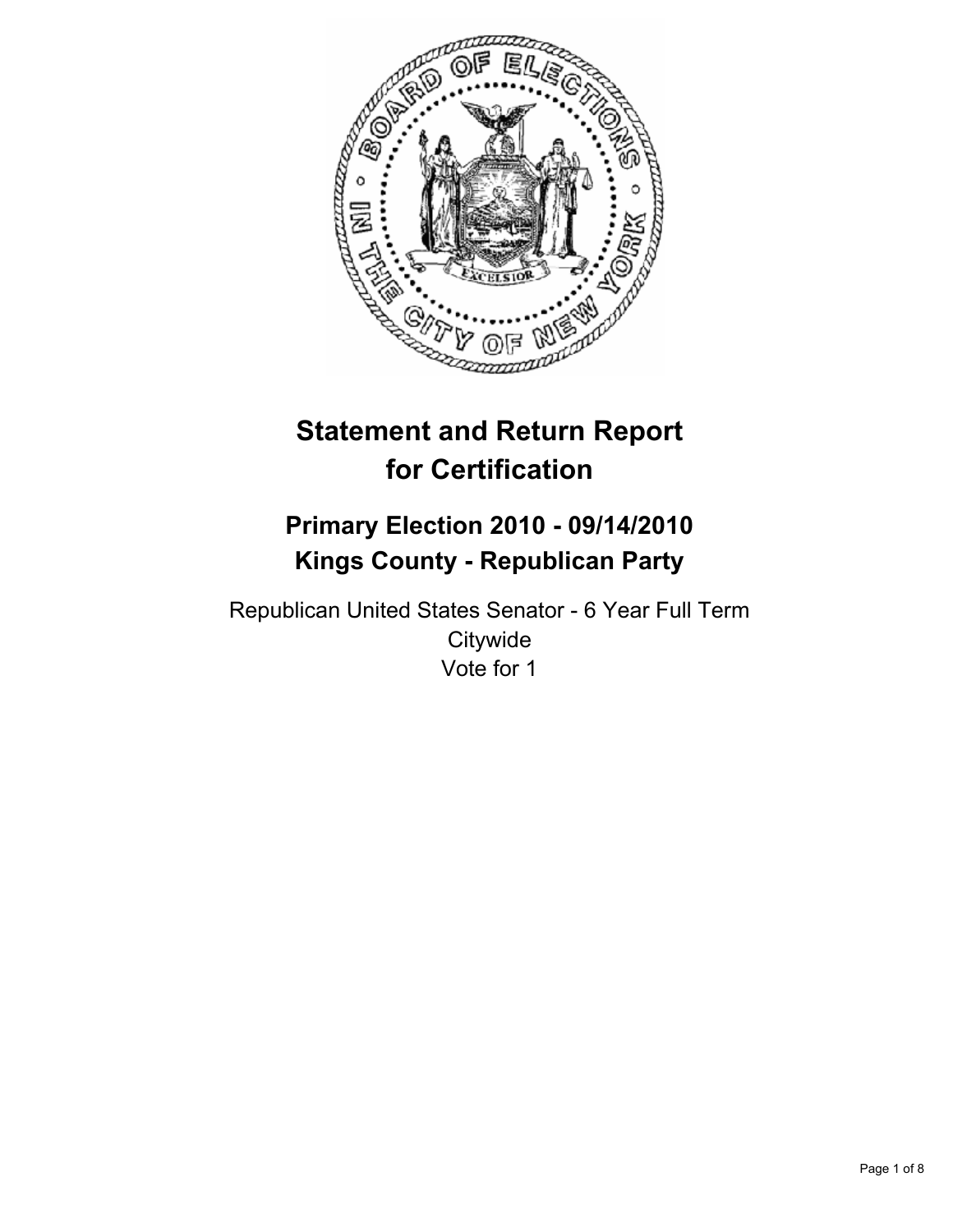

| <b>EMERGENCY</b>     | 0  |
|----------------------|----|
| ABSENTEE/MILITARY    | 6  |
| <b>FEDERAL</b>       | 0  |
| AFFIDAVIT            | 0  |
| <b>GARY BERNTSEN</b> | 40 |
| <b>JAY TOWNSEND</b>  | 33 |
| <b>Total Votes</b>   | 73 |

# **Assembly District 41**

| PUBLIC COUNTER       | 452 |
|----------------------|-----|
| <b>EMERGENCY</b>     | 2   |
| ABSENTEE/MILITARY    | 23  |
| <b>FEDERAL</b>       | 3   |
| AFFIDAVIT            | 3   |
| <b>GARY BERNTSEN</b> | 248 |
| <b>JAY TOWNSEND</b>  | 167 |
| <b>Total Votes</b>   | 415 |

## **Assembly District 42**

| <b>Total Votes</b>    | 126 |
|-----------------------|-----|
| <b>JAY TOWNSEND</b>   | 55  |
| <b>GARY BERNTSEN</b>  | 71  |
| AFFIDAVIT             |     |
| <b>FEDERAL</b>        | 3   |
| ABSENTEE/MILITARY     | 10  |
| <b>EMERGENCY</b>      | 0   |
| <b>PUBLIC COUNTER</b> | 140 |

| <b>Total Votes</b>   | 106 |
|----------------------|-----|
| <b>JAY TOWNSEND</b>  | 59  |
| <b>GARY BERNTSEN</b> | 47  |
| AFFIDAVIT            | 2   |
| <b>FEDERAL</b>       | 3   |
| ABSENTEE/MILITARY    | 13  |
| <b>EMERGENCY</b>     | 3   |
| PUBLIC COUNTER       | 109 |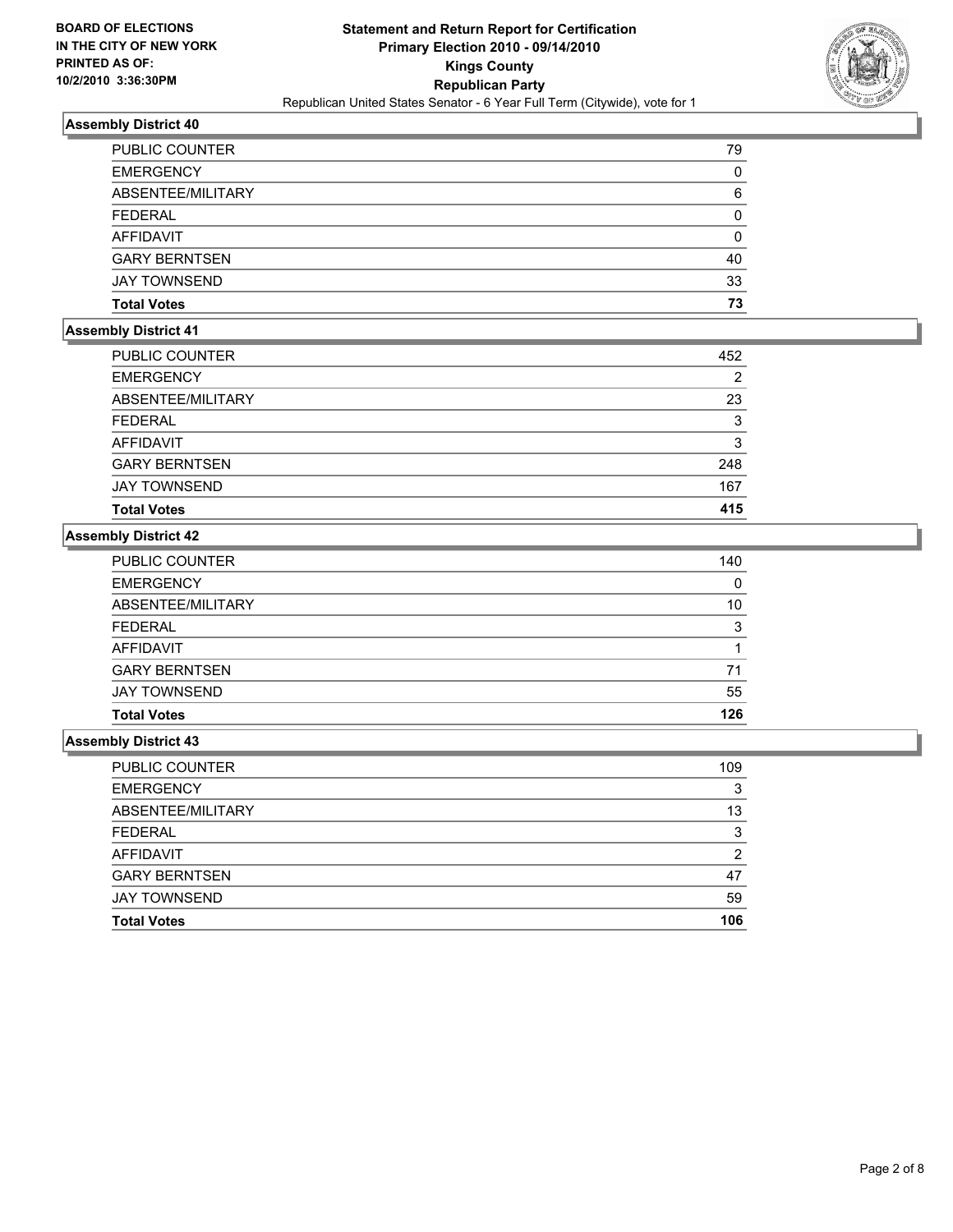

| <b>PUBLIC COUNTER</b>      | 505 |
|----------------------------|-----|
| <b>EMERGENCY</b>           | 2   |
| ABSENTEE/MILITARY          | 27  |
| <b>FEDERAL</b>             | 6   |
| <b>AFFIDAVIT</b>           | 3   |
| <b>GARY BERNTSEN</b>       | 239 |
| <b>JAY TOWNSEND</b>        | 206 |
| BYRNE HOBART (WRITE-IN)    |     |
| PATRICK DALTON (WRITE-IN)  |     |
| RANDI CREDICO (WRITE-IN)   |     |
| RUDOLF GUILIANI (WRITE-IN) | 1   |
| <b>Total Votes</b>         | 449 |

#### **Assembly District 45**

| <b>PUBLIC COUNTER</b> | 709 |
|-----------------------|-----|
| <b>EMERGENCY</b>      | 0   |
| ABSENTEE/MILITARY     | 37  |
| <b>FEDERAL</b>        | 8   |
| AFFIDAVIT             | 12  |
| <b>GARY BERNTSEN</b>  | 381 |
| <b>JAY TOWNSEND</b>   | 241 |
| PAUL SAEZ (WRITE-IN)  |     |
| <b>Total Votes</b>    | 623 |

#### **Assembly District 46**

| PUBLIC COUNTER        | 1,352 |
|-----------------------|-------|
| <b>EMERGENCY</b>      | 0     |
| ABSENTEE/MILITARY     | 83    |
| <b>FEDERAL</b>        | 5     |
| <b>AFFIDAVIT</b>      |       |
| <b>GARY BERNTSEN</b>  | 601   |
| <b>JAY TOWNSEND</b>   | 507   |
| HANK ROGER (WRITE-IN) |       |
| <b>Total Votes</b>    | 1.109 |

| PUBLIC COUNTER                | 748 |
|-------------------------------|-----|
| <b>EMERGENCY</b>              |     |
| ABSENTEE/MILITARY             | 42  |
| <b>FEDERAL</b>                | 2   |
| <b>AFFIDAVIT</b>              | 4   |
| <b>GARY BERNTSEN</b>          | 310 |
| <b>JAY TOWNSEND</b>           | 295 |
| MICHAEL ALLUEREADI (WRITE-IN) |     |
| <b>Total Votes</b>            | 606 |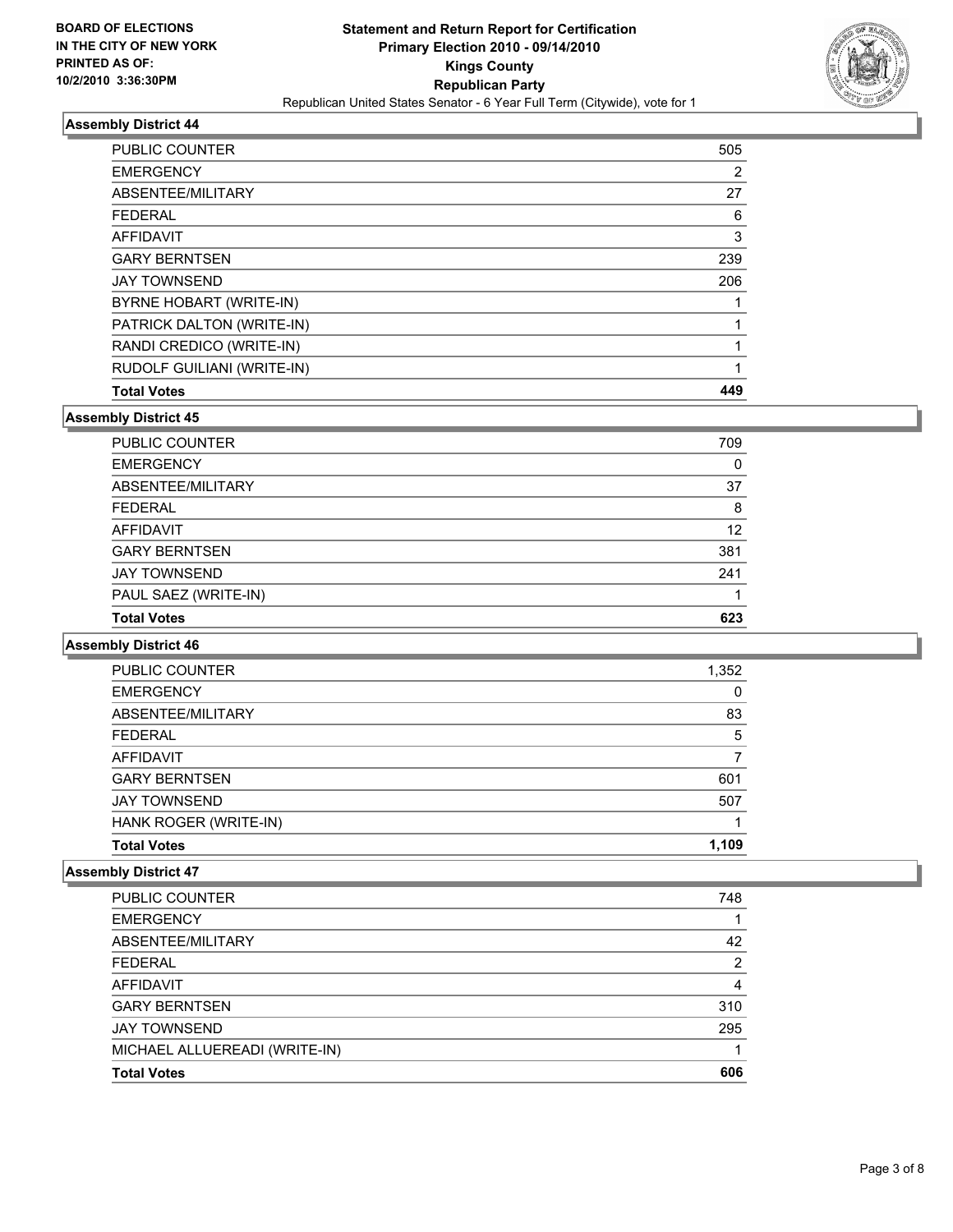

| <b>Total Votes</b>        | 679 |
|---------------------------|-----|
| PINCHUS RINGEL (WRITE-IN) | 1   |
| NOSHE ALPORT (WRITE-IN)   |     |
| LOU DOBIS (WRITE-IN)      |     |
| JESUS (WRITE-IN)          |     |
| <b>JAY TOWNSEND</b>       | 269 |
| <b>GARY BERNTSEN</b>      | 406 |
| AFFIDAVIT                 | 4   |
| <b>FEDERAL</b>            | 3   |
| ABSENTEE/MILITARY         | 33  |
| <b>EMERGENCY</b>          | 0   |
| <b>PUBLIC COUNTER</b>     | 747 |

#### **Assembly District 49**

| <b>PUBLIC COUNTER</b>            | 1,081 |
|----------------------------------|-------|
| <b>EMERGENCY</b>                 | 0     |
| ABSENTEE/MILITARY                | 51    |
| <b>FEDERAL</b>                   | 5     |
| <b>AFFIDAVIT</b>                 | 4     |
| <b>GARY BERNTSEN</b>             | 463   |
| <b>JAY TOWNSEND</b>              | 417   |
| <b>ITCHA FLEICSER (WRITE-IN)</b> |       |
| JOHN LIU (WRITE-IN)              |       |
| SHIA OSTREICHER (WRITE-IN)       |       |
| <b>Total Votes</b>               | 883   |

# **Assembly District 50**

| PUBLIC COUNTER            | 266 |
|---------------------------|-----|
| <b>EMERGENCY</b>          |     |
| ABSENTEE/MILITARY         | 16  |
| <b>FEDERAL</b>            | 5   |
| <b>AFFIDAVIT</b>          | 4   |
| <b>GARY BERNTSEN</b>      | 118 |
| <b>JAY TOWNSEND</b>       | 121 |
| CARL PALADINO (WRITE-IN)  |     |
| DAVID MAL PASS (WRITE-IN) |     |
| <b>Total Votes</b>        | 241 |
|                           |     |

| <b>PUBLIC COUNTER</b> | 247 |
|-----------------------|-----|
| <b>EMERGENCY</b>      | 0   |
| ABSENTEE/MILITARY     | 16  |
| <b>FEDERAL</b>        | 4   |
| <b>AFFIDAVIT</b>      | 3   |
| <b>GARY BERNTSEN</b>  | 115 |
| <b>JAY TOWNSEND</b>   | 116 |
| <b>Total Votes</b>    | 231 |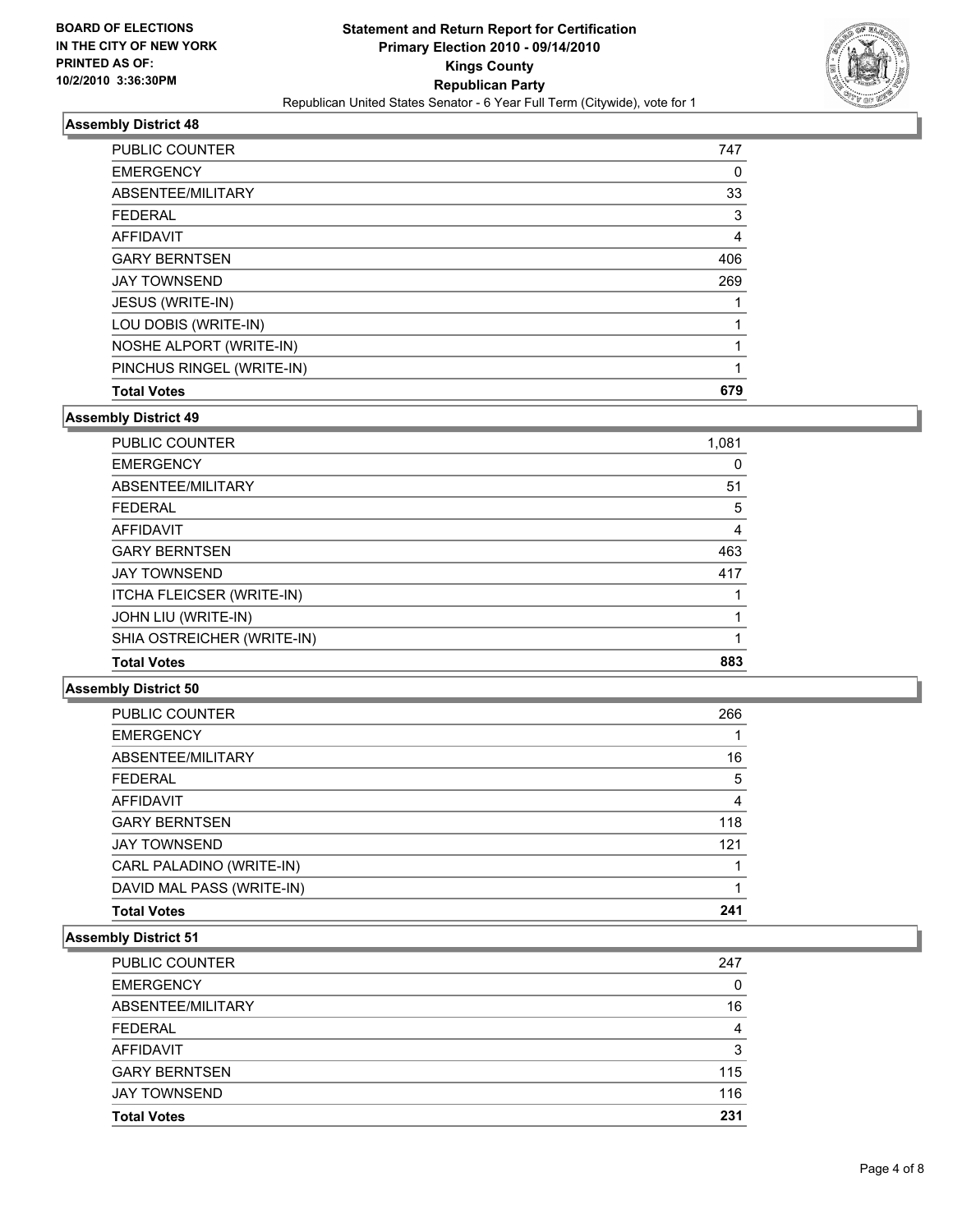

| <b>PUBLIC COUNTER</b>      | 420 |
|----------------------------|-----|
| <b>EMERGENCY</b>           | 3   |
| ABSENTEE/MILITARY          | 40  |
| <b>FEDERAL</b>             | 6   |
| AFFIDAVIT                  |     |
| <b>GARY BERNTSEN</b>       | 185 |
| <b>JAY TOWNSEND</b>        | 229 |
| CLAUDINE LEVIN (WRITE-IN)  |     |
| JOSEPH SULLIVAN (WRITE-IN) |     |
| <b>Total Votes</b>         | 416 |

## **Assembly District 53**

| <b>PUBLIC COUNTER</b> | 99 |
|-----------------------|----|
|                       | 2  |
| <b>EMERGENCY</b>      |    |
| ABSENTEE/MILITARY     | 6  |
| <b>FEDERAL</b>        | 0  |
| AFFIDAVIT             |    |
| <b>GARY BERNTSEN</b>  | 45 |
| <b>JAY TOWNSEND</b>   | 48 |
| VITO LOPEZ (WRITE-IN) |    |
| <b>Total Votes</b>    | 94 |

# **Assembly District 54**

| <b>Total Votes</b>    | 88 |
|-----------------------|----|
| <b>JAY TOWNSEND</b>   | 68 |
| <b>GARY BERNTSEN</b>  | 20 |
| AFFIDAVIT             |    |
| <b>FEDERAL</b>        |    |
| ABSENTEE/MILITARY     | 11 |
| <b>EMERGENCY</b>      | 0  |
| <b>PUBLIC COUNTER</b> | 92 |

| PUBLIC COUNTER       | 61 |
|----------------------|----|
| <b>EMERGENCY</b>     | O  |
| ABSENTEE/MILITARY    | 9  |
| <b>FEDERAL</b>       | ົ  |
| AFFIDAVIT            |    |
| <b>GARY BERNTSEN</b> | 13 |
| <b>JAY TOWNSEND</b>  | 47 |
| <b>Total Votes</b>   | 60 |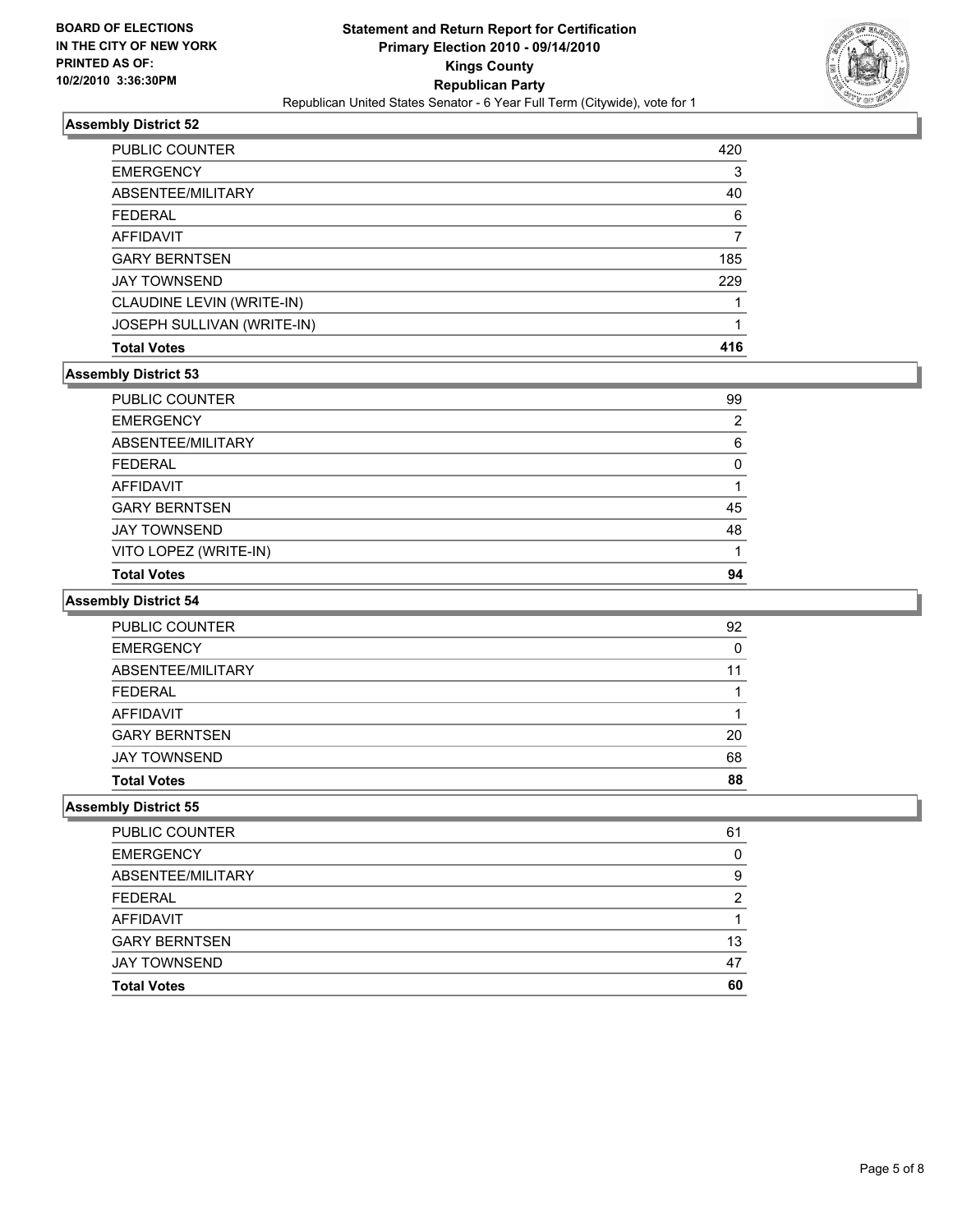

| <b>Total Votes</b>            | 60       |
|-------------------------------|----------|
| ROY PIERRE CORMIER (WRITE-IN) |          |
| <b>JAY TOWNSEND</b>           | 39       |
| <b>GARY BERNTSEN</b>          | 20       |
| <b>AFFIDAVIT</b>              | 0        |
| <b>FEDERAL</b>                | $\Omega$ |
| ABSENTEE/MILITARY             |          |
| <b>EMERGENCY</b>              | 0        |
| PUBLIC COUNTER                | 68       |

### **Assembly District 57**

| <b>Total Votes</b>   | 85 |
|----------------------|----|
| <b>JAY TOWNSEND</b>  | 46 |
| <b>GARY BERNTSEN</b> | 39 |
| <b>AFFIDAVIT</b>     | 0  |
| <b>FEDERAL</b>       |    |
| ABSENTEE/MILITARY    | 14 |
| <b>EMERGENCY</b>     | 0  |
| PUBLIC COUNTER       | 86 |

#### **Assembly District 58**

| <b>Total Votes</b>    | 42 |
|-----------------------|----|
| <b>JAY TOWNSEND</b>   | 24 |
| <b>GARY BERNTSEN</b>  | 18 |
| AFFIDAVIT             | 0  |
| <b>FEDERAL</b>        | 0  |
| ABSENTEE/MILITARY     | 16 |
| <b>EMERGENCY</b>      | 0  |
| <b>PUBLIC COUNTER</b> | 30 |

| <b>PUBLIC COUNTER</b>         | 634 |
|-------------------------------|-----|
| <b>EMERGENCY</b>              | 0   |
| ABSENTEE/MILITARY             | 27  |
| <b>FEDERAL</b>                | 0   |
| <b>AFFIDAVIT</b>              | 3   |
| <b>GARY BERNTSEN</b>          | 269 |
| <b>JAY TOWNSEND</b>           | 312 |
| CHRIS LIVE ODONALD (WRITE-IN) |     |
| MIKE HENDERSON (WRITE-IN)     |     |
| RUDY GUILANI (WRITE-IN)       |     |
| <b>Total Votes</b>            | 584 |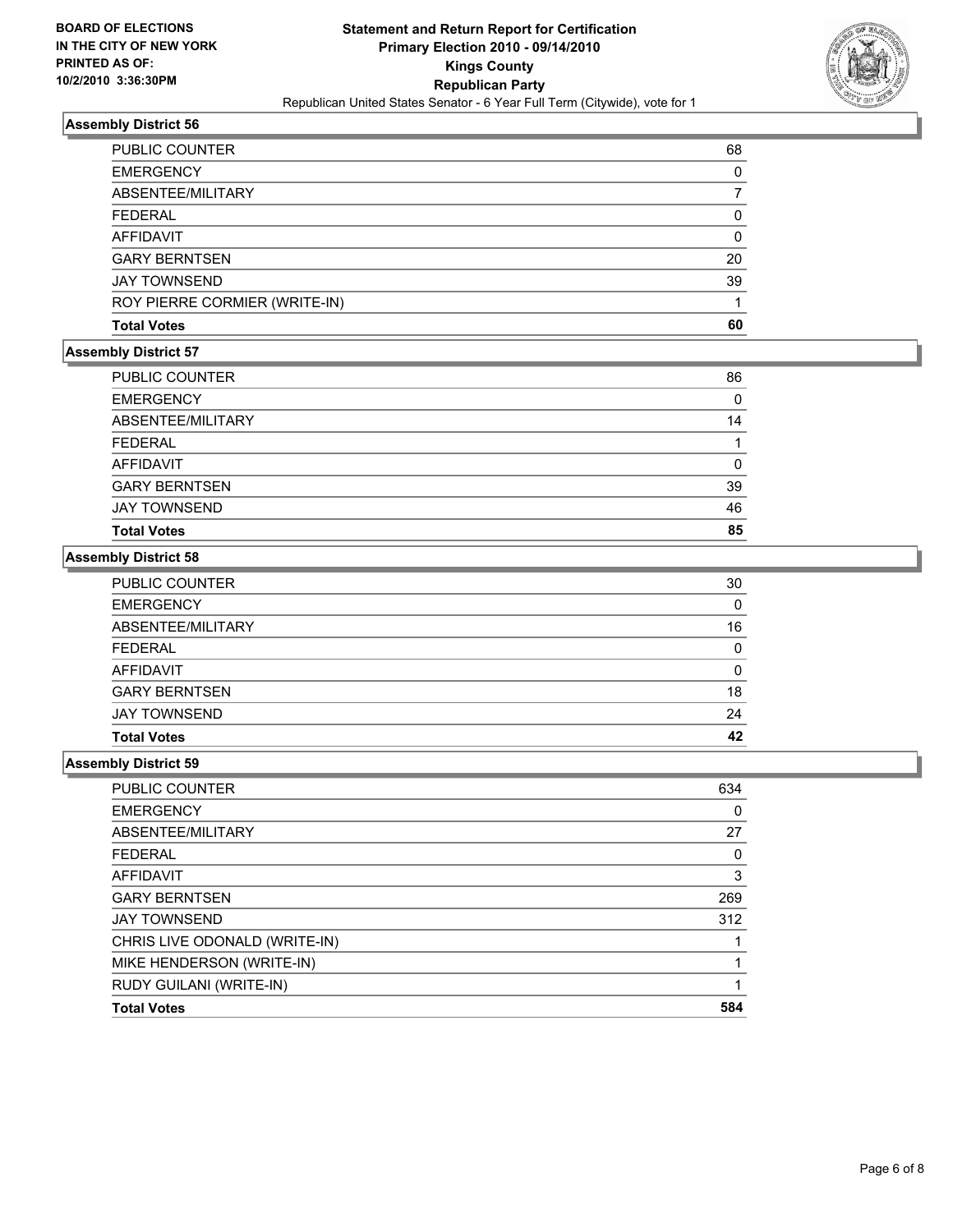

| <b>Total Votes</b>    | 778 |
|-----------------------|-----|
|                       |     |
| <b>JAY TOWNSEND</b>   | 419 |
| <b>GARY BERNTSEN</b>  | 359 |
| <b>AFFIDAVIT</b>      | 6   |
| <b>FEDERAL</b>        | 3   |
| ABSENTEE/MILITARY     | 41  |
| <b>EMERGENCY</b>      | 0   |
| <b>PUBLIC COUNTER</b> | 913 |
|                       |     |